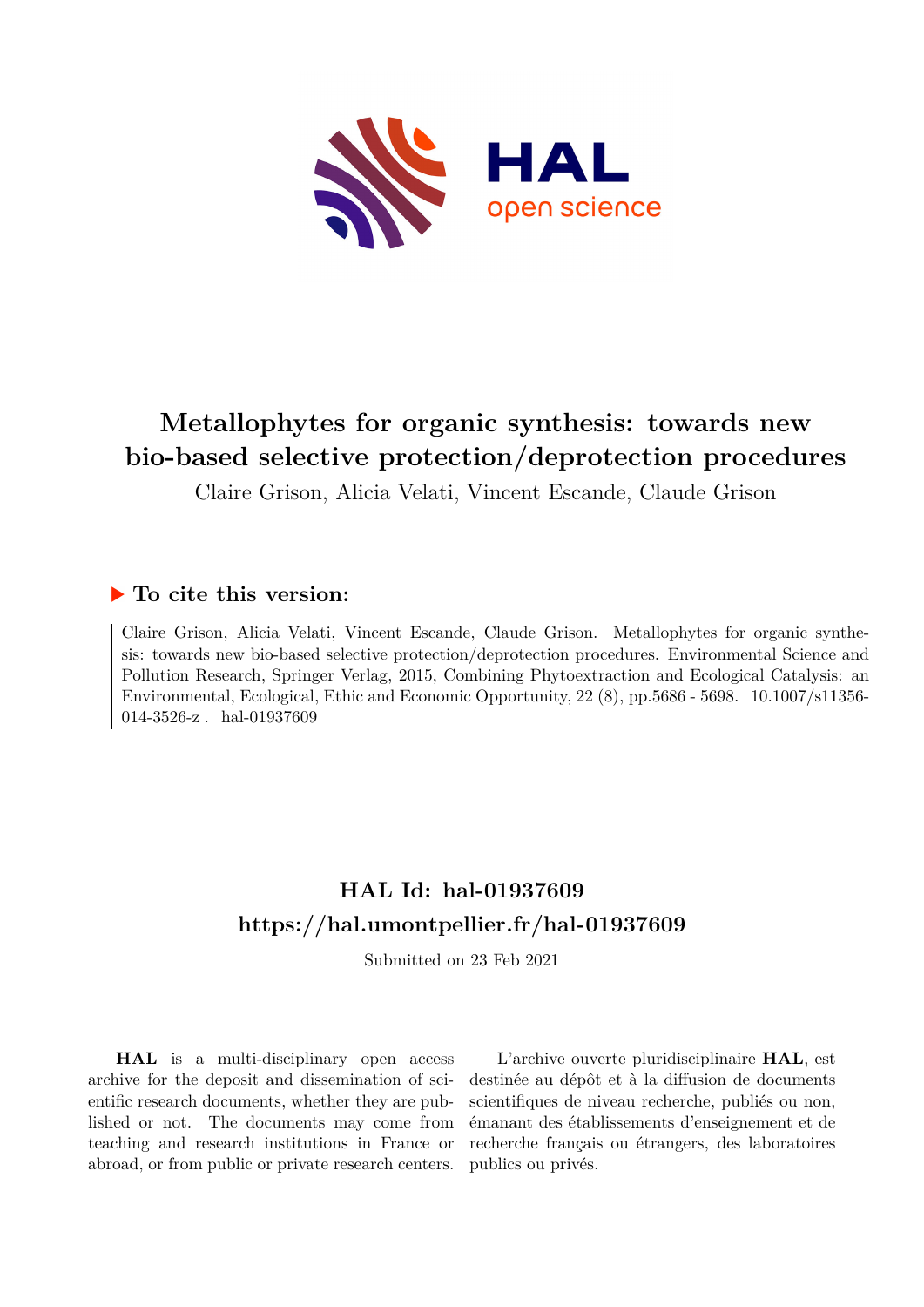# Metallophytes for organic synthesis: towards new bio-based selective protection/deprotection procedures

Claire M. Grison & Alicia Velati & Vincent Escande & Claude Grison

Abstract We propose for the first time using metal hyperaccumulating plants for the construction of a repertoire of protection and deprotection conditions in a concept of orthogonal sets. Protection of alcohol, carbonyl, carboxyl, and amino groups are considered. The ecocatalysts derived from metal-rich plants allow selective, mild, eco-friendly, and efficient protection or deprotection reactions. The selectivity is controlled by the choice of the metal, which is hyperaccumulated by the metallophyte.

Keywords Ecocatalysis . Bio-based chemistry . Protecting groups . Metal hyperaccumulating plants . Phytoextraction

# Introduction

Transitioning from fossil carbon to alternative green carbon is an essential objective of the current bio-sciences. In the area of bio-based chemistry, using raw materials derived from

C. M. Grison

Institut de Chimie Moléculaire et des Matériaux d'Orsay, Université Paris Sud, Rue du Doyen Georges Poitou, 91405 Orsay Cedex, France

A. Velati  $\cdot$  V. Escande  $\cdot$  C. Grison ( $\boxtimes$ ) Laboratory of Bioinspired Chemistry and Ecological Innovations FRE CNRS UM2 Stratoz 3673, Cap Alpha, Avenue de l'Europe, 34830 Clapiers, France e-mail: claude.grison@cnrs.fr

V. Escande ADEME, 20 av. du Grésillé, BP90406, 49004 Angers, France biomass is a very important and challenging objective for the production of platform commodity chemicals. Intense efforts and progresses have been realized in the development of attractive processes of the transformation of feedstocks into basic chemicals. However, a gap still persists between efforts to boost the bio-based synthesis of basic and commodity chemicals and the preparations of intermediate, fine, complex, and high value-added specialty chemicals. The use of natural resources, such as oligosaccharides, glycopeptides, glycolipids, peptides, and nucleotides, raises the question of the polyfunctional molecules for the design of complex molecules. It is a central problem in fine organic synthesis. The topic of functional group incompatibility is little studied in eco-friendly synthesis. Bio-inspired chemistry cannot totally avoid protection/deprotection steps, because they are necessary to develop access to complex molecules. It is therefore interesting to revisit temporary modifications using blocking or protecting groups with an eco-friendly approach.

Considering the chemo-, regioselectivity, and mildness of our ecocatalysts (Escande et al. 2013a, b, 2014; Grison et al. 2013; Grison and Escarre 2011; Grison and Escande 2012, 2013, 2014; Losfeld et al. 2012a, b, c), we propose for the first time using metal-hyperaccumulating plants for the construction of a repertoire of protection and deprotection conditions in a concept of orthogonal sets. The choice of the functional groups described is based on their utility in conversion of renewable biomass. The selectivity, protection, and cleavage conditions are described.

# Materials and methods

#### Ecocatalyst preparation

The selection of hyperaccumulator plants was undertaken in the context of our ongoing phytoremediation programs. Zn-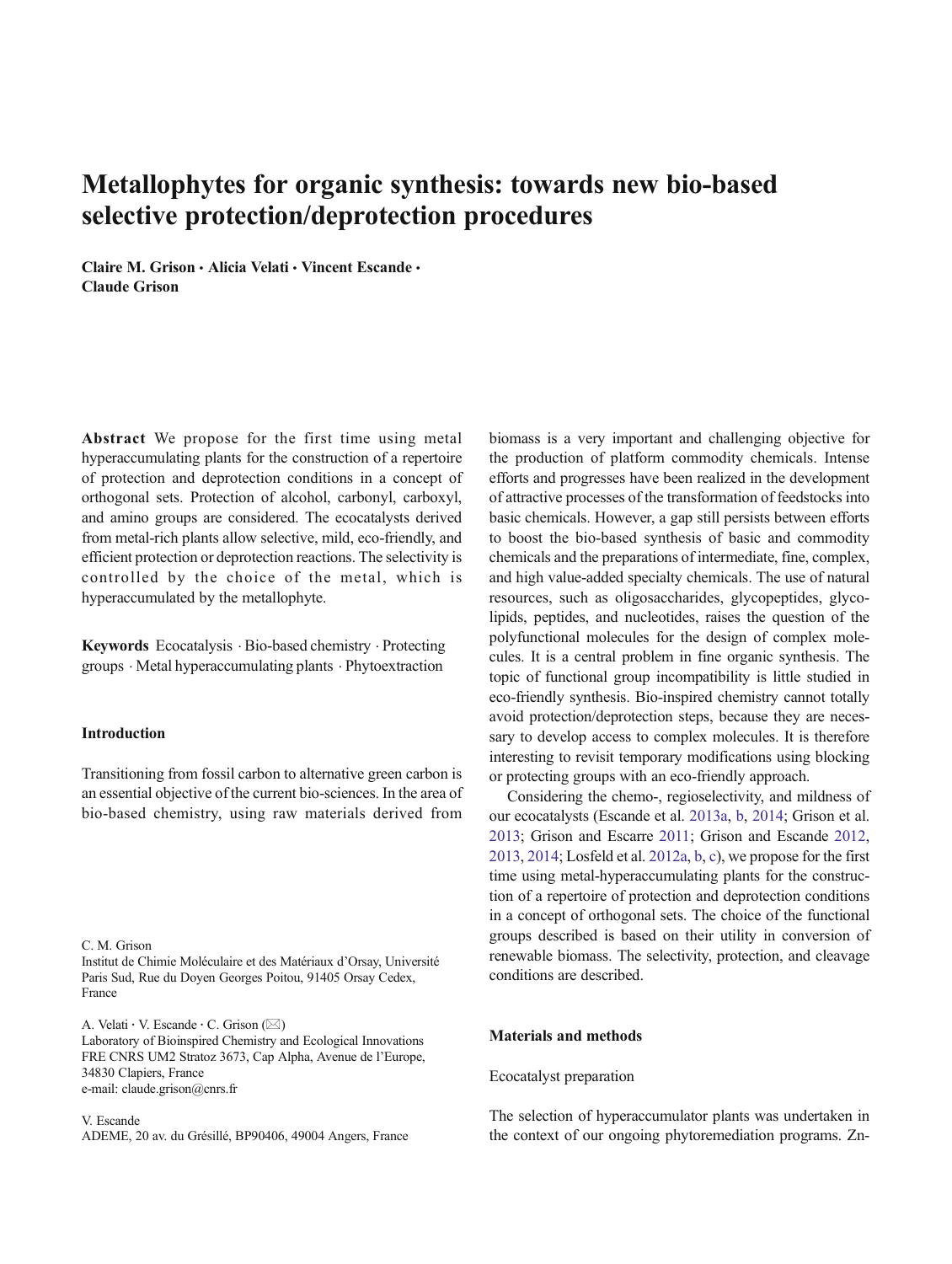| Metallophytes               | Ecocatalyst |             | ICP-MS analysis<br>Mass $\%$ |          |      |      |       |      |            |          |
|-----------------------------|-------------|-------------|------------------------------|----------|------|------|-------|------|------------|----------|
| species                     |             | $_{\rm Mg}$ | Ca                           | Mn       | Fe   | Cu   | Zn    | Cd   | ${\rm Pb}$ | $\rm T1$ |
| Noccaea<br>caerulescens     | Eco-Zn      | 3.91        | 34.52                        | $0.07\,$ | 1.82 | 0.26 | 10.59 | 0.19 | 0.44       | 0.27     |
| <b>Iberis</b><br>intermedia | Eco-Tl      | 7.76        | 26.17                        |          |      |      | 1.93  | 0.21 | 0.18       | 1.20     |
| Grevillea exul<br>exul      | Eco-Mn      | 4.68        | 10.91                        | 5.90     | 1.80 | 0.15 | 0.67  | 0.01 | 0.06       |          |
| Plantago major              | Eco-Ca      | 1.6         | 13.9                         | 0.3      | 0.2  | 0.0  | 0.4   |      |            |          |

Table 1 Metallophytes species and derived ecocatalysts

hyperaccumulating leaves were derived from Noccaea caerulescens. Tl-hyperaccumulating leaves were derived from Iberis intermedia. They were collected from plants growing on the Les Avinières mine site at Saint-Laurent-Le-Minier (Gard) in the Mediterranean climate region of southern France.

Mn-hyperaccumulating leaves were derived from Grevillea exul spp. exul. They were collected from plants growing in the southern province of the subtropical Pacific island of New Caledonia.

Leaves rich in Ca were derived from Plantago major. They were collected from plants growing on Montpellier (Hérault) in the Mediterranean climate region of southern France.

Leaves were harvested before flowering, air-dried, and grounded. In the case of ecocatalysis (Eco)-Zn, Eco-Mn, and Eco-Ca catalysts, the obtained solid (150 g) was calcinated at 400 °C for 5 h, and the resulting powder (14.8 g) was added to 1 L of hydrochloric acid (∼1 M) solution. For the Eco-Tl catalyst, the solid was reacted within 65 mL of concentrated nitric acid. The solution was heated at 60 °C

and stirred for 2 h. The reaction mixture was then filtered on celite. Resulting ecocatalysts were stored under nitrogen atmosphere until the next laboratory period. Purification steps are not mandatory in our process inductively coupled plasma mass spectrometry (ICP-MS) was used to determine the composition of the various ecocatalysts obtained. Results are summarized in Table 1.

Protection/deprotection by ecocatalysis

# Chemicals

Reagents and solvents were purchased from commercial sources (Aldrich, Acros, Merck, Fluka, and VWR International). Reagents were used without further purification unless otherwise noted. Pyridine, acetonitrile, and triethylamine were distilled under calcium hydride. All reactions were performed under argon (or nitrogen) and stirring unless otherwise noted. When needed, glassware was dried overnight in an oven  $(T>100 \degree C)$ .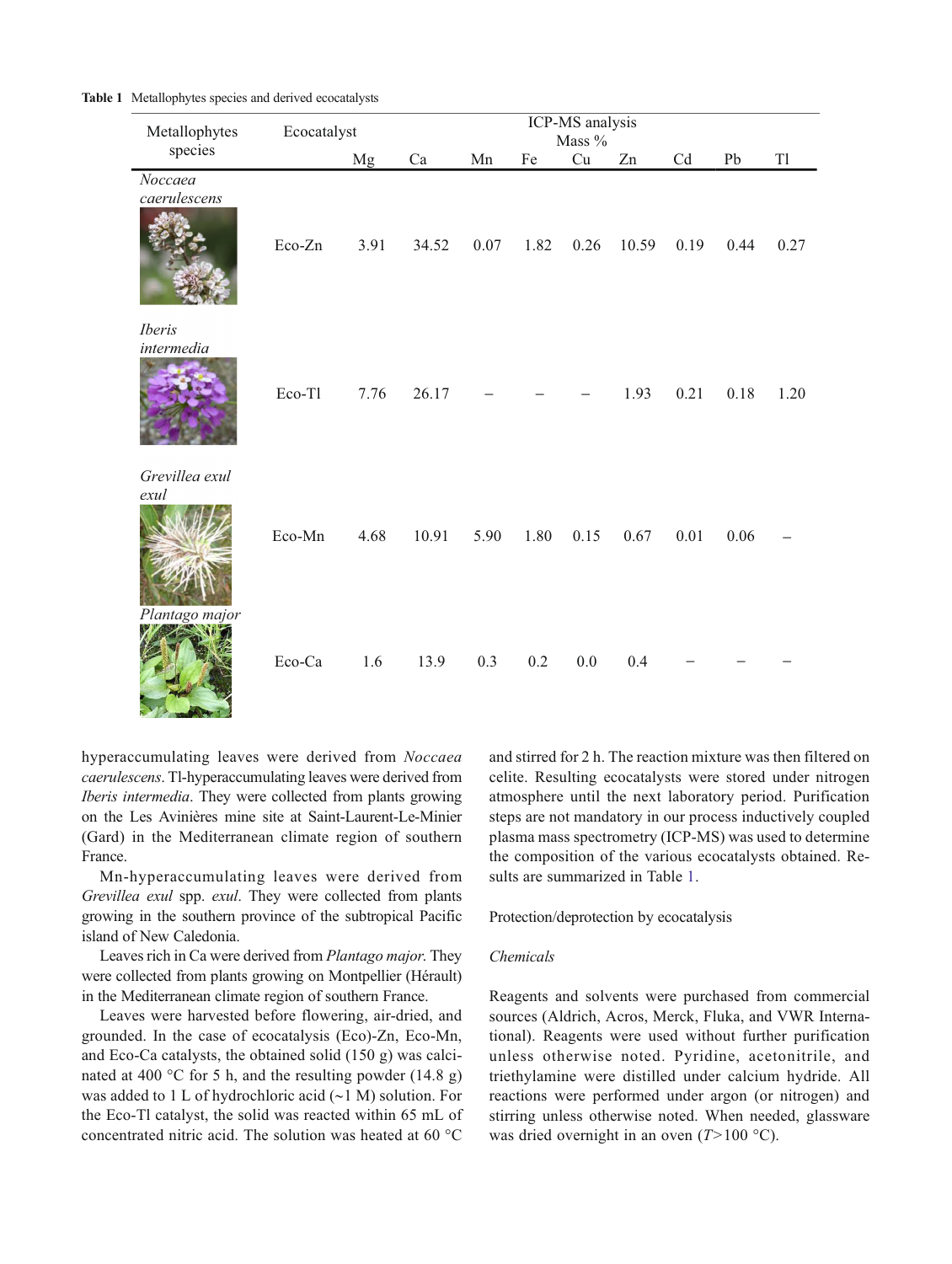

Scheme 1 Tritylation of cyclohexanol by Eco-Zn catalyst

# Purification and analysis of reaction products

Gas chromatography coupled with mass spectrometry (GC-MS) analyses were performed using electronic impact ionization mode on a Varian Saturn 2000 ion trap instrument, interfaced with a Varian CP-3800 apparatus. The Varian CP-3800 was equipped with a 1079 split-splitless injector (206 °C) and a 30 m $\times$ 0.25 mm $\times$ 0.25 µm film thickness ID WCOT CPSil-8CB fused silica capillary column (Chrompack®, Bergen op Zoom, The Netherlands), with helium as carrier gas (1 mL/min), and was programmed for 2 min isothermal at 50 °C, which was then increased from 50 to 220 °C at 4 °C/min. Mass spectra were recorded in electronic impact (EI) at 70 eVand were identified by comparison with data of the NIST 98 software library (Varian, Palo Alto, CA, USA) and by comparison of the retention time of the standard compounds.

Flash column chromatography was performed using Chromagel Carlo Erba Reactifs SDS silica 60 A CC 35– 70 μm. Reactions were monitored using Merck Kieselgel 60 F254 aluminum. TLCs were visualized by UV fluorescence  $(254 \text{ nm})$ , and then one of the following: KMnO<sub>4</sub>, ninhydrin, phosphomolybdic acid solution, and phosphotungstic acid solution was used.

NMR spectra were recorded on a Brüker Avance 300 spectrometer at room temperature,  ${}^{1}H$  frequency is at 300 MHz, and  $^{13}$ C frequency is at 75 MHz. IR spectra were recorded on a PerkinElmer Spectrum 100 FT-IR spectrometer, in ATR mode. Mass spectra were determined with a LC/MS Waters 3695 Separation module, Micromass ZQ 2000 by electrospray ionization (ESI positive or negative). MALDI-TOF mass spectra were recorded on a Voyager-DE spectrometer (PerSeptive Biosystems, USA) using a 10:1 (m/m) mixture of 2,4,6-trihydroxyacetophenone/ammonium citrate as a saturated solution in acetonitrile/water  $(1:1, v/v)$  for the matrix. The structure of compounds was determined by full spectroscopic characterization and was identified by comparison to previously published spectral data.

# Protection of alcohol groups

Tritylation Eco-Zn catalyst was obtained through the process described above. Montmorillonite K10 was obtained from Alfa-Aesar. In a typical experiment, montmorillonite K10 (170 mg) was placed in a porcelain mortar and air-dried. Eco-Zn (0.58 equiv., 0.58 mmol Zn(II)) was added and mixed with montmorillonite K10 using a pestle to obtain a homogeneous powder. This powder was then put in a dry roundbottom flask in which nucleophilic substrate (1 equiv., 1 mmol), and trityl chloride (l equiv., 1 mmol, 278.8 mg) was then added. The suspension was allowed to stir for l h. The catalyst was then separated by filtration, and the reaction mixture was concentrated under reduced pressure. Taken up with dichloromethane, the organic phase was washed with water. After drying and concentrating the organic phase, the product obtained was analyzed by IR and GC-MS. Menthol was used as an internal reference, and it was confirmed that the reaction was quantitative. IR spectra were recorded on a PerkinElmer Spectrum 100 FT-IR spectrometer, in ATR mode.

Acetylation In a typical procedure, the nucleophilic substrate (1 equiv., 1 mmol) was placed in a 10-mL flask equipped with a magnetic stirring bar. Acetic anhydride (1.2 equiv., 1.2 mmol, 122.51 mg) diluted in 10 mL of acetonitrile was added. The silica-supported Eco-Zn catalyst (94 mg of finely divided ecocatalyst in the presence of  $170 \text{ mg}$  of  $SiO<sub>2</sub>$ , dried by heating on an electric lamp for 15 min at 150 °C) was then introduced to the mixture. The reaction was complete in 3 h at 80 °C. The reaction mixture was filtered, and the catalyst was isolated and dried for subsequent reaction. The filtrate was diluted in an organic solvent such as dichloromethane, washed with diluted sodium bicarbonate solution, and then dried and concentrated under reduced pressure. IR followed by GC-MS confirmed the quantitative formation and purity of acetylation products.

Silylation Eco-Zn  $(0.12 \text{ equiv.}, 0.12 \text{ mmol } Zn(\text{II}), 47 \text{ mg})$  was dried prior to the reaction and supported on  $SiO<sub>2</sub>$  (170 mg) in the typical procedure stated before. Alcohol (1 equiv., 1 mmol) and hexamethyldisilazane (HMDS) (0.75 equiv., 0.75 mmol, 120.15 mg) were added under N<sub>2</sub> at 25 °C, to a suspension of 2 mL of anhydrous acetonitrile with the supported ecocatalyst. With the polyol derivatives, the ratio OH moiety/HMDS was 1:0.75. The mixture was stirred and was then filtered to recover the ecocatalyst, washed with EtOAc and concentrated under reduced pressure. The products were confirmed by IR and GC-MS and compared with spectra of authentic samples.

Recycling of the Eco-Zn catalyst After completion of the reaction, the supported catalyst was filtered, washed twice with dichloromethane, and easily dried by heating at 110 °C for 30 min. The solid residue was kept in a stove at 90 °C. It was reused as ecocatalyst under the same conditions and retained optimum activity until 4 cycles. The batch-to-batch variability of reagent was controlled by ICP-MS.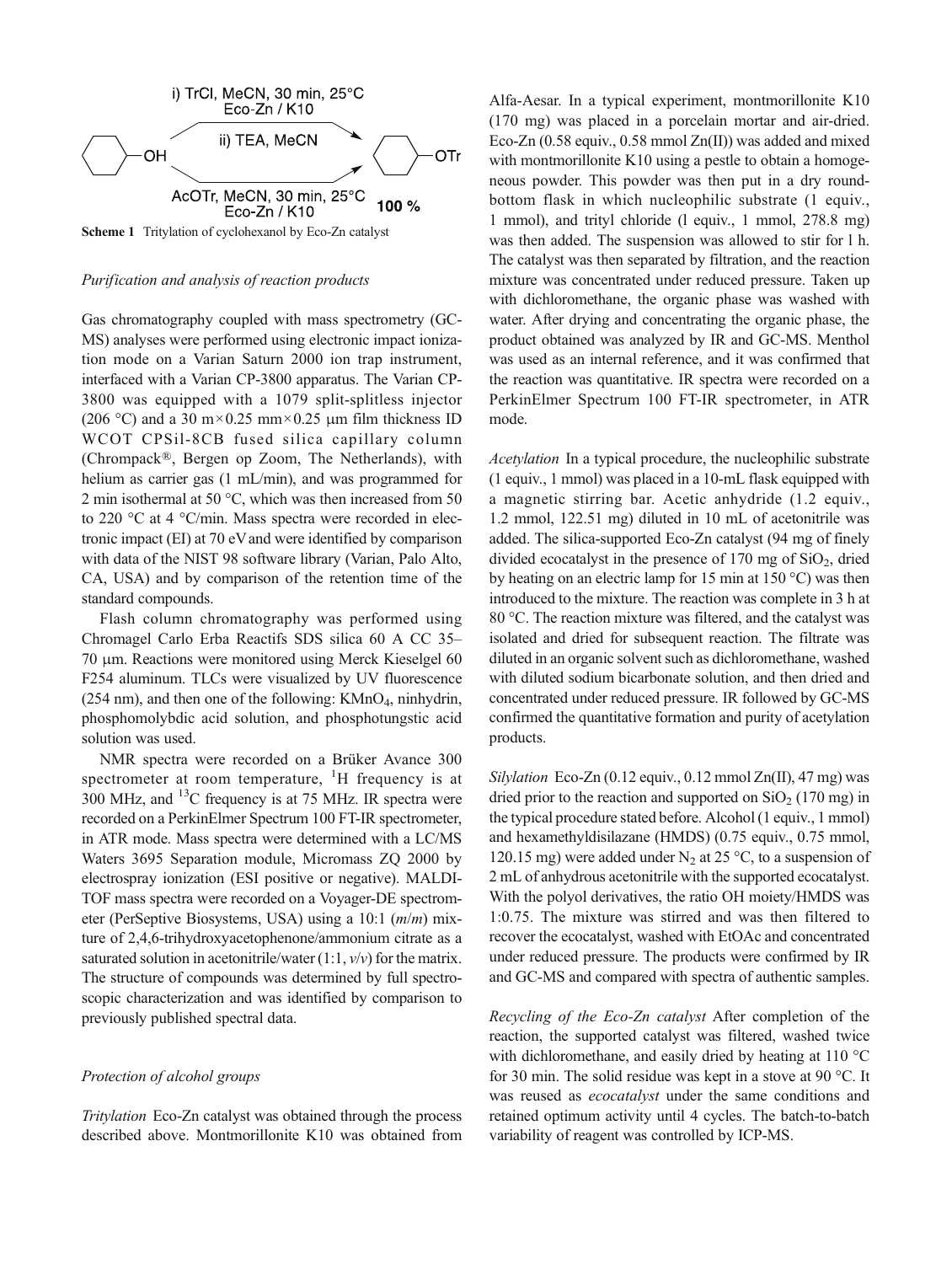$$
Ac_2O
$$
\n
$$
R-OH \xrightarrow{Eco-Zn / \, \text{SIO}_2} R-OAc
$$
\n
$$
CH_3CN \, 80^{\circ}C
$$

Scheme 2 Acetylation of alcohol by Eco-Zn catalyst

# Protection of the carbonyl group

Enol ether formation In a 25-mL flask equipped with a magnetic stirrer, a condenser, a dropping funnel, and a thermometer, 5 mL of absolute ethanol and Eco-Mn catalyst (0.30 mmol in Mn(II), 286 mg) were added. Citronellal (3.0 mmol, 462 mg) was introduced on the mixture. After stirring and heating for 6 h, the reaction was complete. The reaction products have been characterized easily by GC-MS and IR.

Dithioacetal deprotection The dithioacetal substrate (0.1 equiv., 0.1 mmol, 28.64 mg) was introduced with 6 mL of acetonitrile in a 10-mL flask equipped with a magnetic stirring bar. Four hundred milligrams of finely ground Eco-Tl catalyst was introduced to the mixture. The reaction was stirred for 22 h at room temperature. The product was directly silylated to be analyzed by GC-MS. The procedure described above with Eco-Zn was followed for silylation. The reaction mixture was filtered and concentrated under reduced pressure. The crude product was analyzed by  ${}^{1}H$ ,  ${}^{13}C$ , COSY, HSQC, and HMBC NMR. The persilylated glucose was obtained as the two anomers,  $\alpha$  and  $\beta$ , easily identifiable by <sup>1</sup>H NMR: two doublets, respectively, 5.7 and 5.5 ppm in the ratio 66:33.

## Protection of the carboxyl group

Transesterification The reaction was conducted in a 10-mL sealed tube, equipped with a magnetic stirring bar, under  $N_2$ atmosphere. To a solution of ethyl-2-methyl-5-[(1S,2R)-1,2,3 trihydroxypropyl]-3-furanoate (1 equiv., 0.041 mmol, 10 mg) in hexan-1-ol  $(2 \text{ mL})$ , Eco-Zn  $(0.1 \text{ equiv.}, 0.0041 \text{ mmol})$ Zn(II), 4.1 mg) was added. The mixture was heated for 16 h at 80 °C. The reaction was monitored by TLC with cyclohexane/acetone (9:1). After completion of the reaction, the crude product was purified by column chromatography over silica gel using cyclohexane/acetone (9:1) as the eluent, to afford pure hexyl-2-methyl-5- $[(1S, 2R) - 1, 2, 3-1]$ trihydroxypropyl]-3-furanoate as a yellow oil (12.1 mg, 98 %). IR 3,444, 2,923, 1,716, and 1,460 cm-1; <sup>1</sup>H NMR (CDCl<sub>3</sub>, 300 MHz)  $\delta$ , 6.62 (s, 1H), 4.22–4.34 (m, 3H), 3.30– 3.84 (m, 3H), 2.59 (s, 3H), 1.05–1.50 (m, 8H), 0.88 (m, 3H).

Chemoselective cleavage of carboxylic ester Eco-Ca catalyst  $(1.8 \text{ equiv. Ca(II)}, 12.9 \text{ mmol}, 3.71 \text{ g})$  was added to 16 mL of a mixture of isopropanol/water (7:3  $v/v$ ). After 5 min of stirring, methyl ester (1 equiv., 7.2 mmol, 0.4 g) was slowly added. The reaction mixture was stirred for 3 h and 30 min then diluted by addition of 10 mL of diethyl ether. The pH was adjusted to 4 by addition of hydrochloric acid solution (1 M), and then, the aqueous layer was extracted with diethyl ether. Organic layers were combined, dried over MgSO4, filtrated, and evaporated under reduced pressure. The residue was purified by column chromatography on silica gel (hexane/ AcOEt 1:1  $v/v$ ). A white solid was obtained (80 %). Analyses by  ${}^{1}$ H and  ${}^{13}$ C NMR and MS (EI+) of the product were consistent with Escande et al. (2013) and clearly proved the formation of the expected acid.

# Protection of the amino group

N-Formylation Eco-Zn catalyst (1 equiv. Zn(II), 1 g) and silica (1 equiv., 1 g) were stirred in ethanol for 1 h at room temperature. The solvent was evaporated, and the collected powder was dried in a stove at 130 °C overnight and stored in a desiccator. Amine (1 equiv., 0.2 mmol), formic acid (4 equiv., 0.8 mmol), and 100 mg of silica-supported Eco-Zn catalyst (0.04 mmol Zn(II)) were stirred for 4 h at 110 °C in a

Table 2 Acetylation of alcohol function by Eco-Zn catalyst

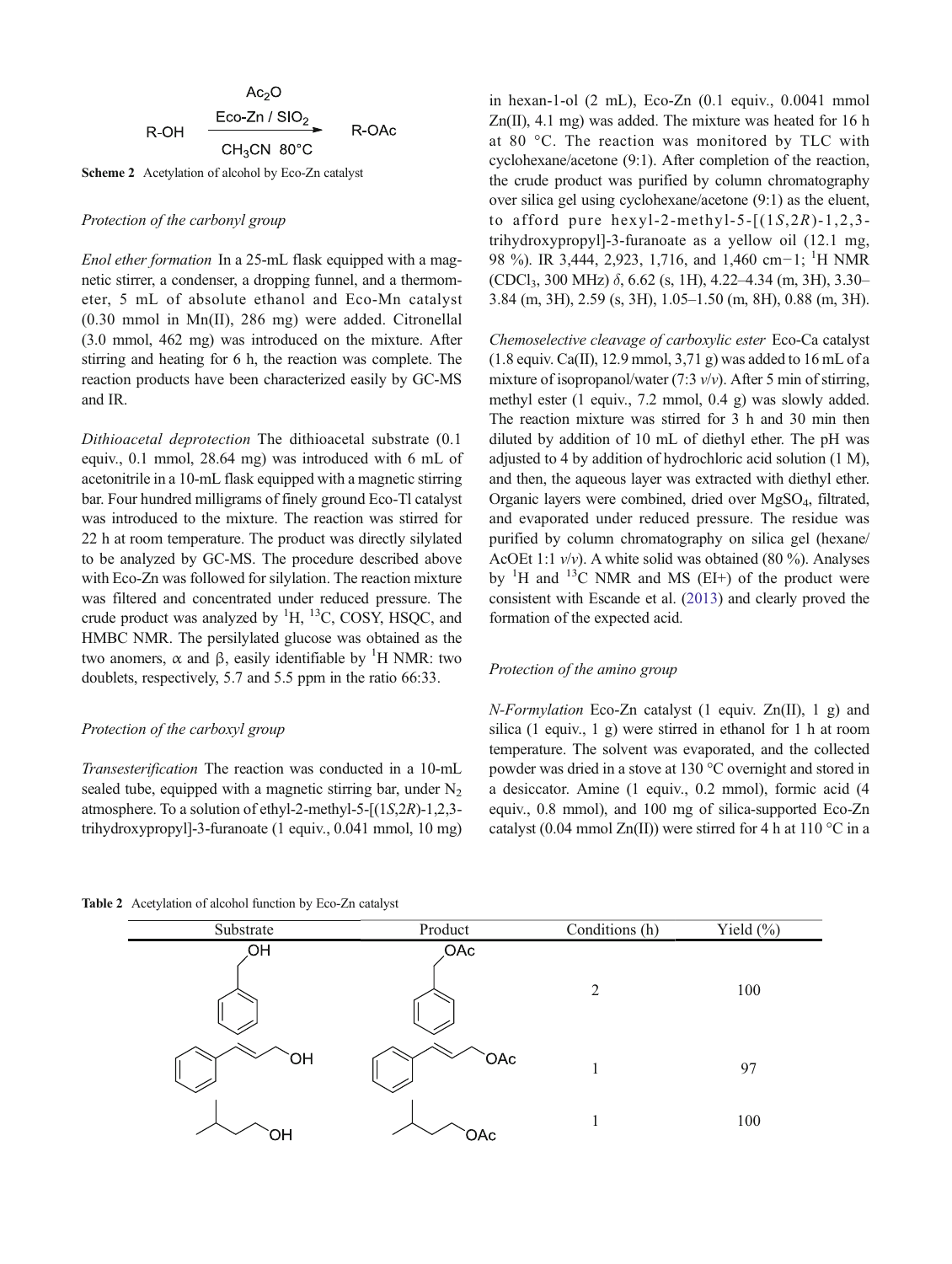Table 3 Acetylation of carbohydrate derivatives and polyols by Eco-Zn catalyst



10-mL sealed tube. The reaction was monitored by IR and GC-MS analysis. All the products were characterized by NMR, IR, and MS (EI+) and compared with literature (Bao et al. 2008; Brahmachari and Lasakr 2010; Das et al. 2008; Ma'mani et al. 2010; Saladino et al. 2006; Shekhar et al. 2009; Suchý et al. 2011).

Cleavage of the tert-butyloxycarbonyl group To a solution of N-tert-butyloxycarbonyl (BOC)-L-alanine-benzylester (1 equiv., 0.19 mmol, 55 mg) in 1 mL of MeOH, Eco-Zn catalyst  $(1$  equiv.  $Zn(II)$ , 0.19 mmol, 214 mg) was added. The resulting suspension was stirred for 5 h at 50 °C. The reaction was monitored by TLC with cyclohexane/ethyl acetate (7:3). After completion of the reaction, the crude product was filtered and concentrated under reduced pressure to afford L-alaninebenzylester (100 %). Analyses by  ${}^{1}H$  and MS (EI+) of the product were consistent with literature.

# Results and discussion

#### Protection of the hydroxyl group

A wide range of natural products is characterized by the presence of carbohydrate entities. Natural carbohydrates and synthetic analogues are playing a decisive role in the area of the pharmaceutical, nutraceutical, cosmetic, and energy industries. In synthetic strategy, carbohydrates are particularly attractive substrates, because there are a high degree of functionality and chirality. The synthetic potential of carbohydrates is closely linked to the ability to realize chemoselective transformations of functional groups. However, a scaffold of protecting groups is always required for such transformations.

For the first time, new bio-based strategies are presented for diverse protections of hydroxyl groups including diols.

#### Formation

Tritylation The triphenylmethyl or trityl group (abbreviated OTr) has been extensively used in classical carbohydrate chemistry. Its stability to bases and nucleophiles, but its easy removal under acidic conditions has often been appreciated.

Two methods for the introduction of the trityl group have been studied: the direct tritylation with trityl chloride and the transtritylation. Ecocatalysis-Zn, called Eco-Zn, was a biobased catalytic system, derived from the zinchyperaccumulating plant, N. caerulescens, which was used in both reaction types. Cyclohexanol has been used as a model substrate (Scheme 1).

The two processes were performed with cyclohexanol in a minimum of acetonitrile. The reaction mixture was stirred at room temperature, and it was injected into GC-MS and IR for monitoring progress. The reaction was monitored by GC-MS using menthol as an internal reference. It was quantitative in 1 h at room temperature. Directly after evaporation and washing for the first reaction, the protected cyclohexanol was obtained pure, with a simple filtration to separate the ecocatalyst resulting in less contamination of the product. Moreover, the Eco-Zn catalyst has been reused several times after thermic treatment at 150 °C.



MeCN / 25°C / a few minutes Scheme 3 Silylation of hydroxyl groups by Eco-Zn catalyst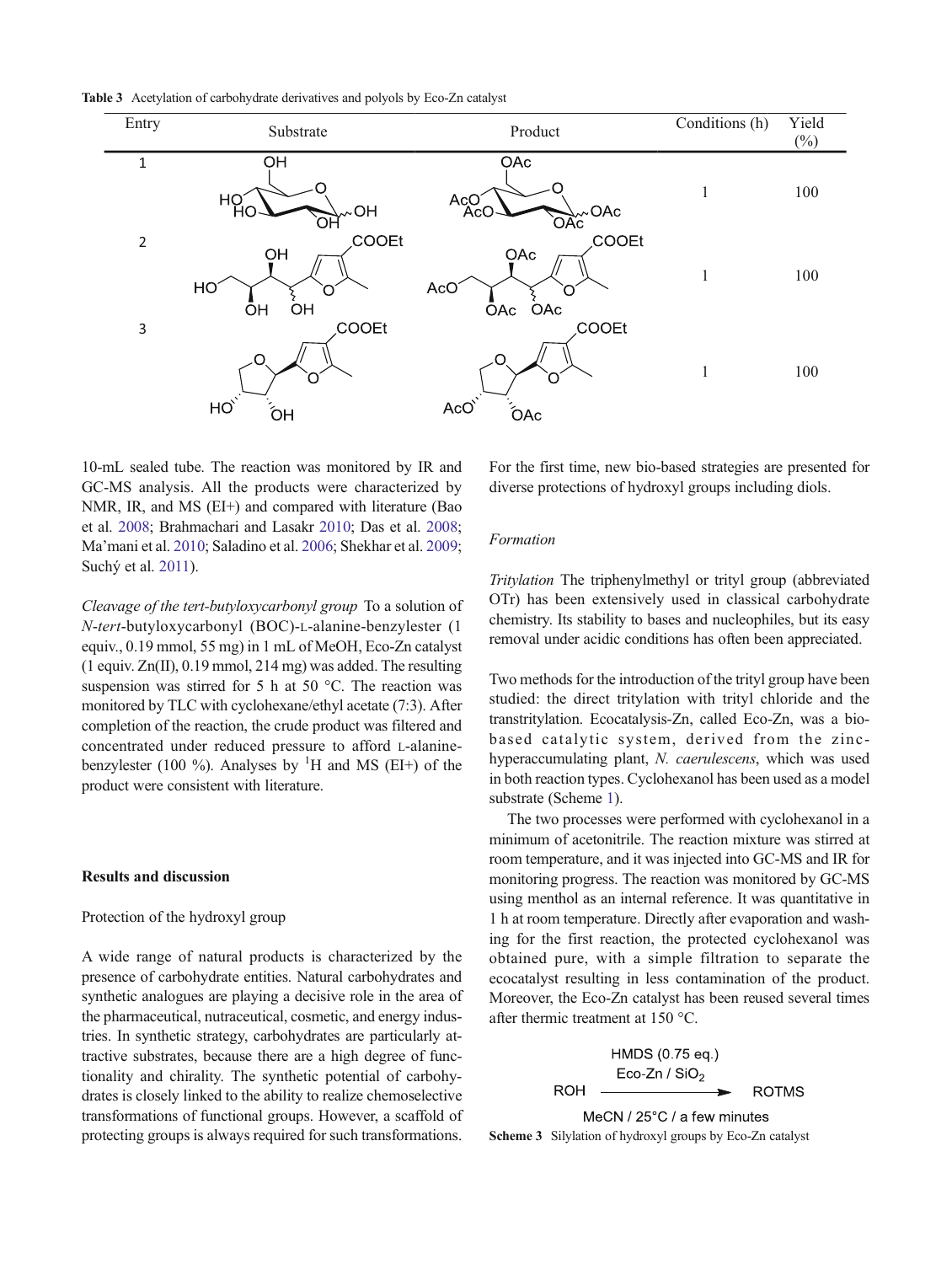Table 4 Silylation of hydroxyl groups by Eco-Zn catalyst

| Entry            | Substrate                                                 | Product                                                           | Time              | Yield (%) |
|------------------|-----------------------------------------------------------|-------------------------------------------------------------------|-------------------|-----------|
| $\,1\,$          | $\overline{\overline{\mathsf{C}}}$                        | <b>OTMS</b>                                                       | $15~\mathrm{min}$ | 100       |
| $\sqrt{2}$       | OH                                                        | <b>OTMS</b>                                                       | 15<br>min         | $100\,$   |
| $\sqrt{2}$       | OH                                                        | <b>OTMS</b>                                                       | $15 \text{ min}$  | $100\,$   |
| $\mathfrak{Z}$   | $\mathbb{R}^{N}$ <sup>-OH</sup>                           | $N^{\sim}$ OTMS                                                   | $20 \text{ min}$  | $100\,$   |
| $\overline{4}$   | ÒН<br>HO <sub>O</sub><br>$\sim$ OH                        | OTMS<br>TMSO<br>TMSC<br>$\sim$ OTMS<br><b>OTMS</b>                | $4\ \mathrm{h}$   | 100       |
| $\sf 5$          | OH<br>OH<br>$H_{HO}^{\gamma}$<br><b>SEt</b><br>`SEt<br>ЮH | OTMS<br><b>OTMS</b><br>TMSO<br>TMSO<br><b>SEt</b><br><b>SET</b>   | $4\ \mathrm{h}$   | 100       |
| $\,$ 6 $\,$      | OH<br>OH<br>HO <sup>®</sup><br>$\epsilon$ O<br>COOiPr     | <b>OTMS</b><br><b>OTMS</b><br><b>TMSO</b><br>$\epsilon$<br>COOiPr | $4\ \mathrm{h}$   | 100       |
| $\boldsymbol{7}$ | <b>COOEt</b><br>ŌH<br>HO <sub>.</sub><br>OH<br>OH         | COOEt<br>OTMS<br><b>TMSO</b><br><b>OTMSOTMS</b>                   | $4\ \mathrm{h}$   | $100\,$   |
| $\,$ 8 $\,$      | Ő<br><b>NH</b><br>TrO.<br>O<br>ÒН                         | $\frac{0}{1}$<br>ŅΗ<br>TrO.<br>O<br><b>OTMS</b>                   | $45~\mathrm{min}$ | 90        |

The classical method for the introduction of the trityl group involves the reaction of a primary alcohol function in pyridine. Long heating, dimethylaminopyridine (DMAP) or diazabicycloundecene (DBU) is often used to accelerate the reaction (Kocienski 1994). These conditions generate high amounts of environmental unfriendly wastes and leads to high E factors. The use of Eco-Zn catalyst substantially reduces wastes at the source.

Lewis acids have been sporadically employed in tritylation protocols. A comparison with zinc chloride homogeneous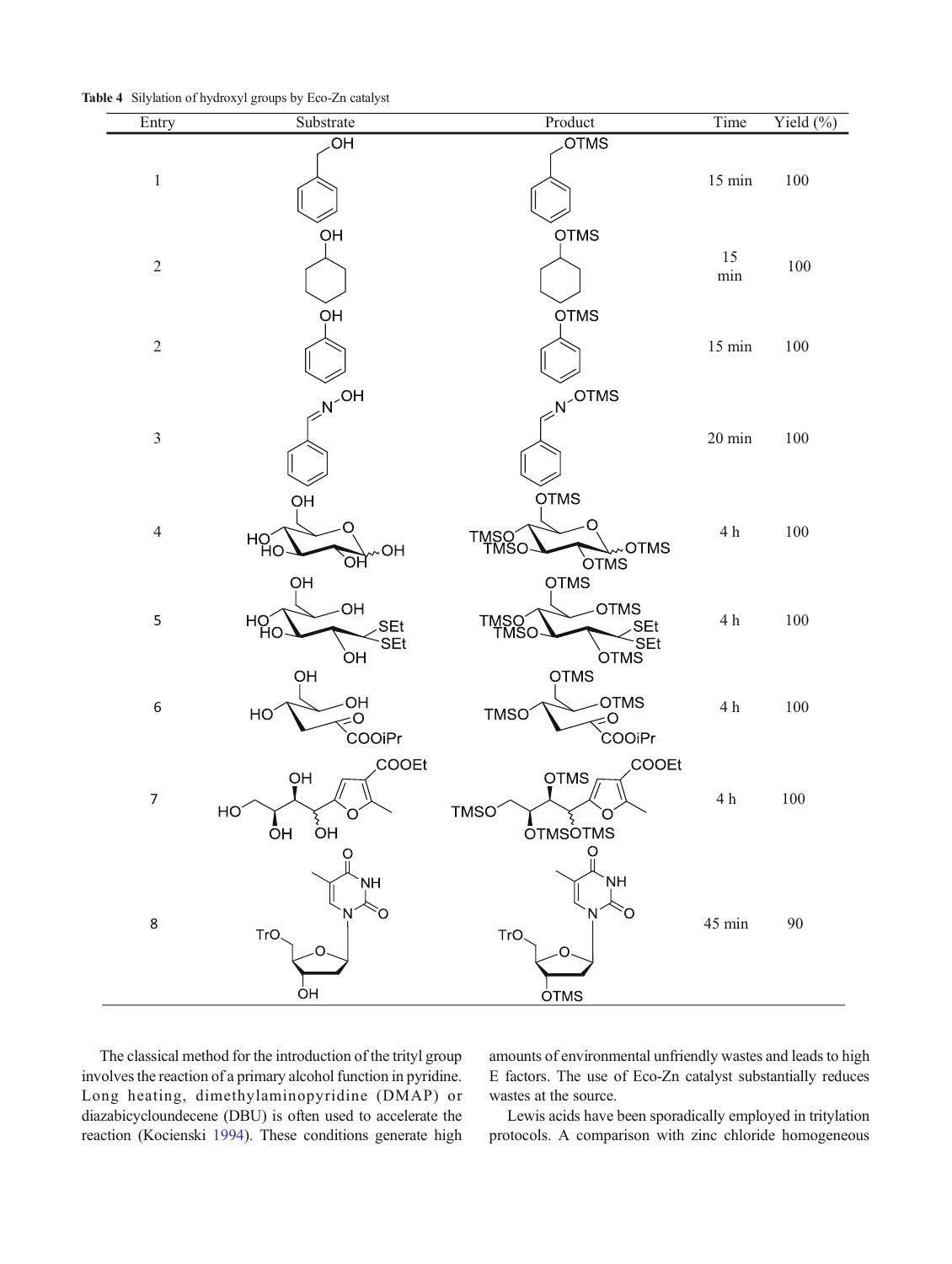

Scheme 4 Protection of carbonyl groups by Eco-Mn catalyst into enol ether

catalysis and Eco-Zn is interesting. The use  $ZnCl<sub>2</sub>$  is based on the use of one equivalent of Lewis acid (Maletese et al. 2011), while 0.1 equivalent of Eco-Zn is sufficient.

The eco-process is thus simple, eco-friendly, and efficient even with secondary alcohol.

Acetylation The acetate ester (abbreviated OAc) is one of the cheapest and most common protections of the hydroxyl groups in oxidation, peptide coupling, or glycosidation reactions. They are easily cleaved under mildly basic or acidic conditions. The formation of a completely acetylated carbohydrate can be obtained by adding acetic anhydride in pyridine solution (Greene and Wuts 1991). This common methodology is efficient but does not respect green and sustainable principles. The toxicity of pyridine and the reaction workup lead to considerable toxic wastes.

The Eco-Zn bio-based polymetallic systems constitute an alternated greener catalyst system for this reaction. Under mild acidic conditions, the acetate ester group of different alcohols was readily prepared by esterification using anhydride acetic acid and Eco-Zn catalyst supported on silica gel (Scheme 2). A simple filtration led to isolate the expected acetylated product. No workup was necessary. As shown in Table 1, 10 % mol of Zn is sufficient to lead to expected quantitative yields. The activity of Eco-Zn is enhanced with respect reference to commercial  $ZnCl<sub>2</sub>$  (24 % mol of Zn, Gupta et al. 2008). The polymetallic composition of Eco-Zn allows to avoid the agglomeration of Zn particles and increases their catalytic activity. Supported Eco-Zn could be completely recovered and recycled in the process after thermic reactivation and without purification. Thus, the use of Eco-Zn as a catalyst offers important advantages in reaction selectivity, efficiency, and waste reduction.

Considering the high yields obtained in the acetylation of model alcohols presented in Table 2, the acetylation of useful carbohydrate derivatives and polyols has been carried out with the same Eco-Zn catalyst (Table 3).

Scheme 5 Deprotection of S<sub>S</sub>acetal of D-glucose by Eco-Tl catalyst



Silylation Trimethylsilyl ethers (abbreviated TMS) are widely used to derivate carbohydrates and polar molecules for GC and GC-MS. TMSCl and TMSOTf are often used but require the presence of amino organic bases and so aqueous workup (Kocienski 1994). A major concern with regard to sustainability is the release of auxiliary substances inducing workup operations and wastes. Thus, the formation of TMS ethers was performed with HMDS and a simple silica-supported biobased catalyst (Scheme 3).

The protection reaction was quantitative and performed at room temperature in a few minutes and with cheap reagents compared to the classical method. Solid catalysts are separated from silylated products by a simple filtration. Products were obtained pure with purification. Trimethylsilylation has been successfully accomplished with a large number of functional groups [primary (entry 1) and secondary alcohols (entry 2), phenol (entry 3), oxime (entry 4), in the presence of ester, dithioacetal, ketone, or trityl groups, with carbohydrates (entries 4–7) and nucleoside (entry 8)]. Excellent results were obtained in each case (Table 4). The efficiency of Eco-Zn catalyst should be noted; the reaction which needed ten times less catalyst than  $ZnCl<sub>2</sub>$  commercial with the reaction time is similar. The scaling up of the silylation process did not have any problem. It was possible to carry out the silylation of 50 mmol benzylalcohol with the same conditions. In the context of green chemistry, the supported Eco-Zn has been recycled four times without any loss of activity. It was recycled by washing with ethyl acetate and drying in an oven (120 °C, 5 h), before being reused in the next run. Subsequent easy workup was based on washing the solid with ethyl acetate in order to extract the reaction products. Insolubility of the metallic elements of the Eco-Zn in this solvent was noted. This improved methodology was very efficient (Table 4, entry 1) and allowed avoiding contamination of reaction products with metallic residue.

#### Protection of the carbonyl group

#### Formation

Ecocatalyst-Mn, called Eco-Mn, is derived from the Mnhyperaccumulating plant, G. exul spp. exul. The conversion of G. exul shoots into ecocatalysts produced Eco-Mn composed of Mn(II). This oxidation state has been previously investigated (Grison and Escande 2012). It constituted an efficient system for preserving the carbonyl group. The

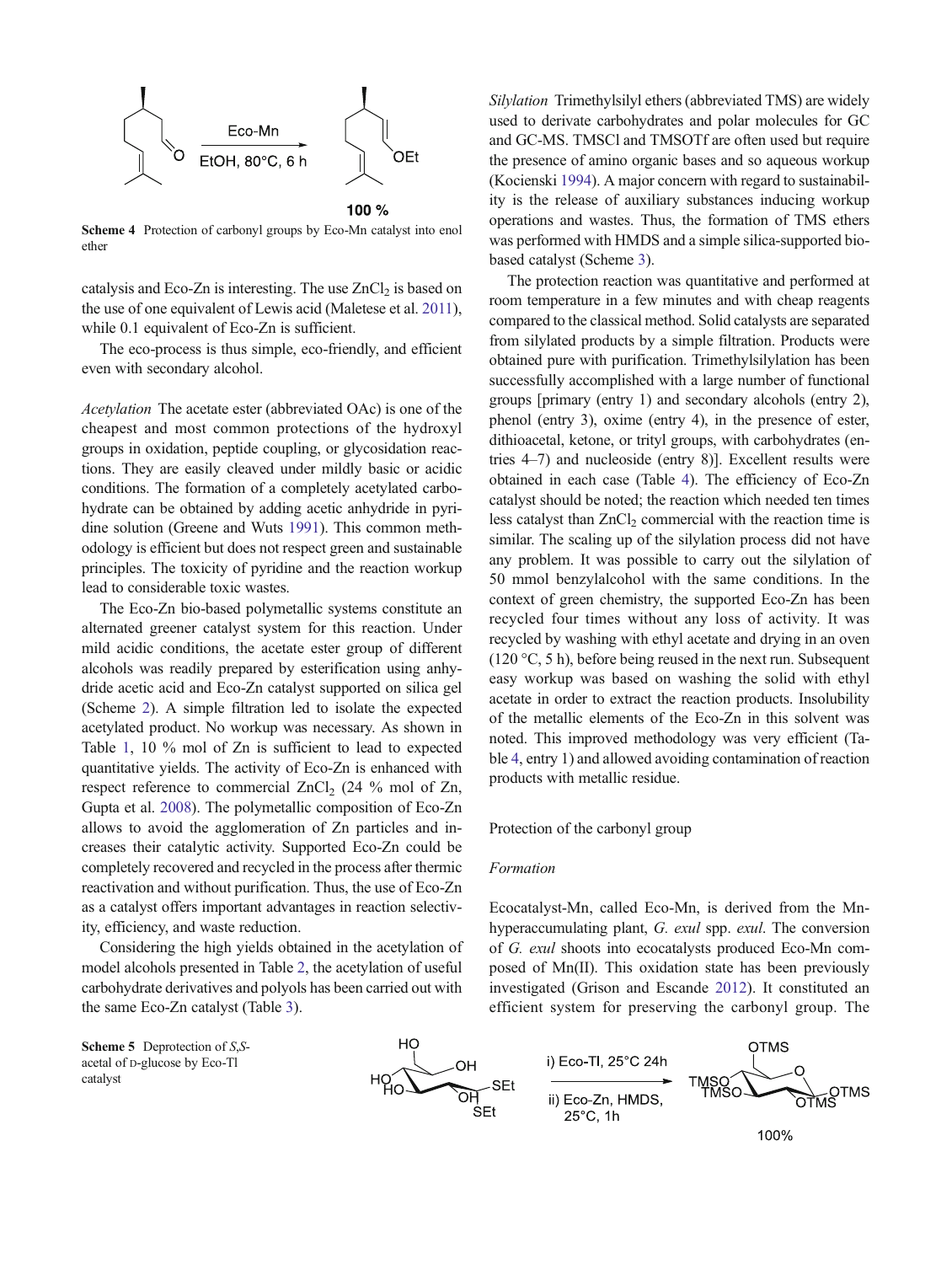



specific properties of these catalysts are shown in a throughtype reaction (Scheme 4) that consists in the catalyzed acetalization of citronellal following one pot by β-elimination.

After stirring and heating for 6 h, the expected enol ether was obtained pure with no need of purification. The Eco-Mn was separated from the product by simple filtration. The product purity was easily analyzed by GC-MS and IR.

# Cleavage

The carbohydrate diethyl dithioacetals have been reported as the most frequent acyclic carbohydrate derivatives, because the dithioacetal functionality constitutes the most useful precursor for aldehyde carbohydrates (Horton and Norris 1997). The use of carbohydrate S,S-acetals is limited by the severe cleavage conditions of this protection. They are resistant to protic acids; the assistance of heavy metal reagents such as Ag(I) and Hg(II) is needed. These at last are remained attached to the dithiol product. The reaction is buffered to neutralize the two equivalents of acid liberated in the hydrolysis. Moreover, long reaction times and heating are required for satisfactory yield. These conditions are difficult to apply to sensitive substrates as carbohydrates without a high loss of yield due to degradation. Oxidative cleavage is an alternative method for dithioacetal deprotection (Horton and Norris 1997). However, it induces rapid degradation when carried on carbohydrates, if the reaction is not carefully controlled.

Jones et al. (1986) have described an effective deprotection of acyclic dithio acetals, ketals, dithiolanes, and dithianes with nitrate thallium. However, this strategy including carbohydrate substrates seems to be unknown. For the first time, the chemoselective cleavage of the diethyl S,S-acetal of D-glucose was studied without degradation when using ecocatalyst. Starting with I. intermedia, a thallium hyperaccumulating plant, the first Eco-Tl catalyst was prepared and catalyzed

the dithioacetalization deprotection of D-glucose derivative (Scheme 5).

The deprotection of S,S-acetal (24 h, 25  $^{\circ}$ C, 100 %) was followed by the silylation of the released anomeric alcohol (1 h, 25  $\degree$ C, 100  $\degree$ ) to analyze the product.

This result should be noted with interest, because the dithioacetalization of S,S-acetal has often been refractory, especially in sensitive substrates, such as carbohydrates. This result represents an efficient alternative to classic procedures.

Protection of the carboxyl group

#### Formation

The natural or synthetic carboxy functions are usually an ester. Small esters, in combination with other volatile compounds, play an important role in insect communication and produce the pleasant aroma of fruits. They are the major components of most flavors and fragrances (Marsili 2002). Their use represents an increasing market. Moreover, a combination between a high-ester and a carbohydrate is a common and useful strategy.

Therefore, Eco-Zn catalyst was tested to catalyze the formation of an ester nonionic surfactant.

Recently, our group reported the use of Eco-Zn catalyst for the Garcia Gonzalez reaction, an innovation that is of major interest for the conversion carbohydrates from biomass into polyhydroxylalkylfuran (Escande et al. 2014). Here, the Eco-Zn catalyst was used to catalyze the transesterification of the ethyl polyhydroxylalkylfuran into hexyl polyhydroxylalkylfuran which represents a model of bio-based nonionic surfactant (Scheme 6).

1-Hexanol has been chosen as a model reagent for the transesterification. It was used both as a reagent and as a solvent. The reaction mixture was heated for 16 h at 80 °C.

Scheme 7 Selective deprotection of carboxyl group without the cleavage of Fmoc with Ca-Eco Catalyst

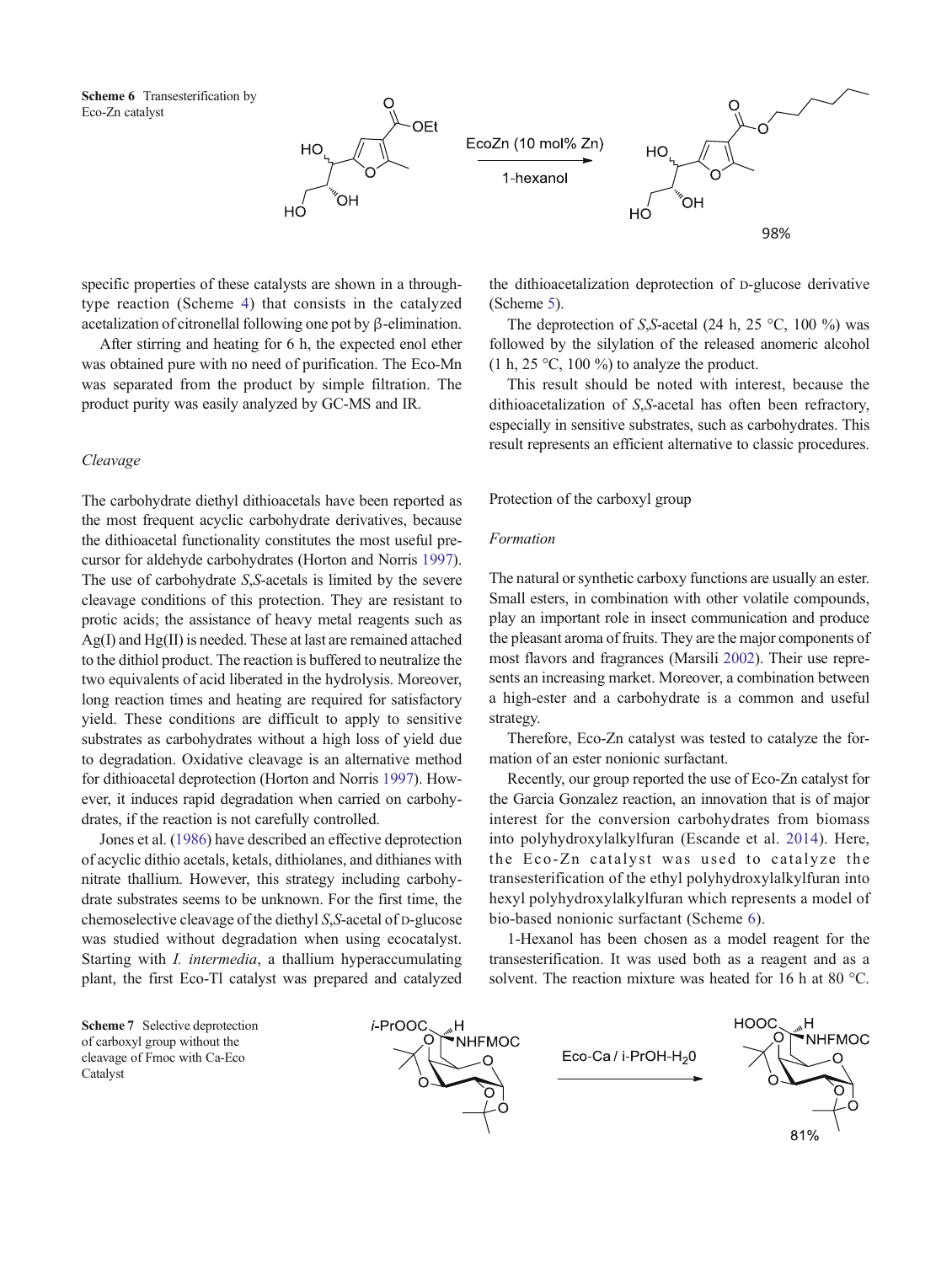

After purification by flash chromatography, the expected product was obtained with high yield and the structure was confirmed by IR and  ${}^{1}$ H NMR. The regioselectivity of this result should be noted, given the presence of the polyol moiety.

# Cleavage

The 9-fluorenylmethoxycarbonyl (Fmoc) group is often applied as a temporary protecting group in peptide synthesis, because it is very stable to acidic reagents. It is a widely applied alternative to the Bzl/BOC protecting group. However, it is cleaved easily under mildly basic conditions by basecatalyzed elimination. Secondary amine (piperidine, diethylamine), DBU, fluoride ions attack Fmoc group at room temperature. Fmoc group is not compatible with saponification standard conditions of C-terminal esters or linkers.

| Entry                     | Product                 | Experimental<br>conditions                                | Yield (%) |
|---------------------------|-------------------------|-----------------------------------------------------------|-----------|
| $\mathbf 1$               | H<br>N<br>H<br>∩        | Eco-Zn catalyst (Zn 20 %)                                 | 90        |
| $\mathbf 2$               | H<br>N<br>Η             | Eco-Zn catalyst (Zn 20 %)-K10<br>(1:1)                    | 91        |
| $\ensuremath{\mathsf{3}}$ | H<br>Η                  | Eco-Zn catalyst (Zn 20 %)-SiO <sub>2</sub><br>(1:1)       | 95        |
| $\overline{\mathbf{4}}$   | H<br>N<br>H             | ZnCl <sub>2</sub> /70 °C (Chandra Shekdar<br>et al. 2009) | 96        |
| 5                         | H<br>N<br>H<br>റ        | Imidazole / DMF/120 °C (Suchy<br>et al. 2011)             | 98        |
| 6                         | H<br>Η<br>O             | Cu(II)-H <sub>2</sub> O <sub>2</sub> (Tumma et al. 2009)  | 75        |
| $\boldsymbol{7}$          | H<br>N<br>H,<br>၂၊<br>O | SiO <sub>2</sub> / 2 h / 110 °C                           | 83        |
| 8                         | H<br>N<br>Η<br>ן ז      | /2h/110°C                                                 | 75        |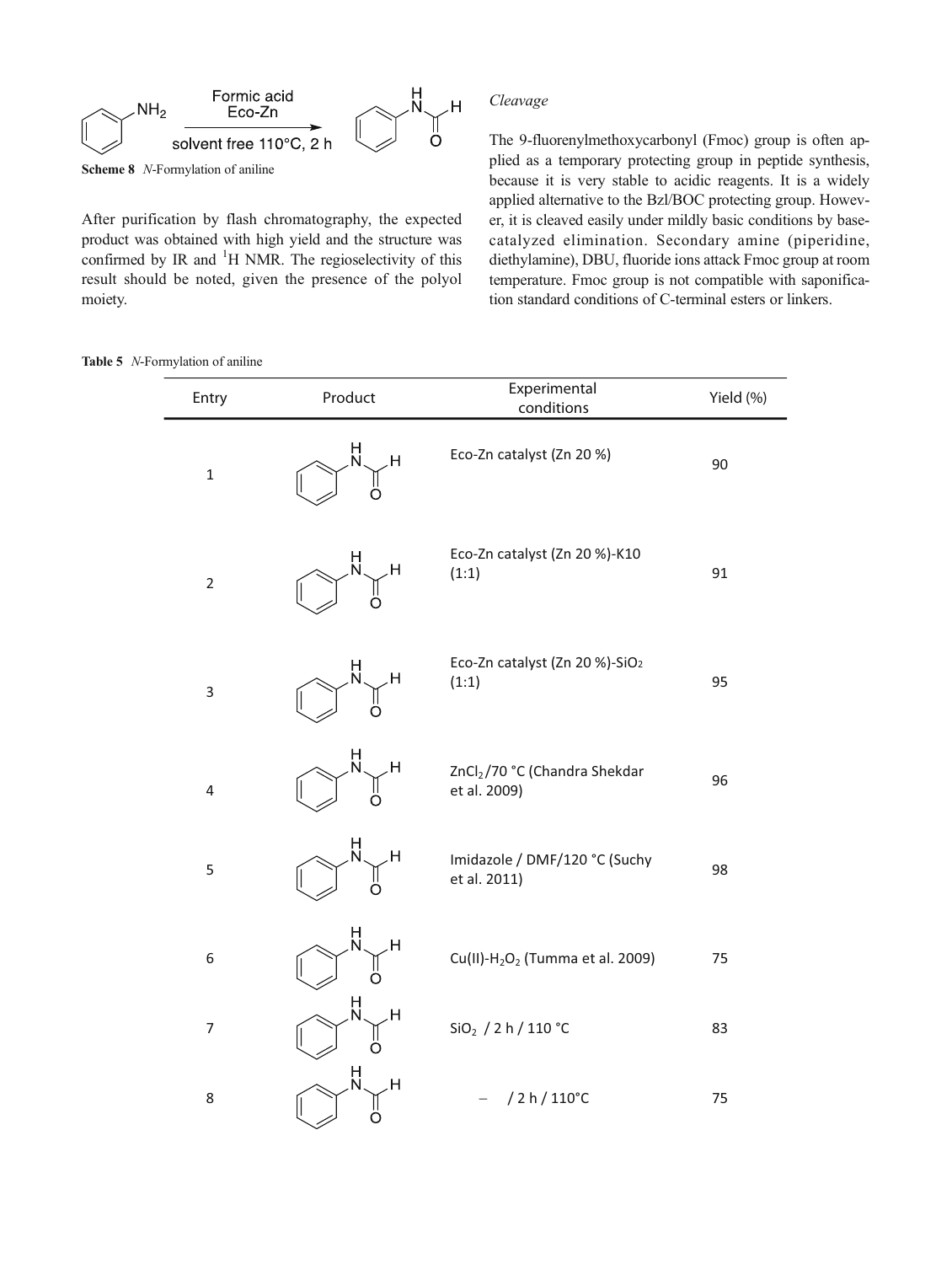# Table 6 *N*-Formylation of amines

| Entry  | Product                                                         | Experimental<br>conditions                                            | Yield |
|--------|-----------------------------------------------------------------|-----------------------------------------------------------------------|-------|
| 9      | Н<br>H<br>∩                                                     | Eco-Zn catalyst (20 % Zn)-SiO <sub>2</sub><br>(1:1)<br>$110 °C - 4 h$ | 100   |
| $10\,$ | H<br>Η<br>O                                                     | ZnCl <sub>2</sub> (Chandra Shekdar et al.<br>2009)                    | 60    |
| 11     | H<br>Η<br>O                                                     | Cu(II) (Tumma et al. 2009)                                            | 70    |
| 12     | Н                                                               | Eco-Zn catalyst (20 % Zn)-SiO <sub>2</sub><br>(1:1)<br>$110 °C - 4 h$ | 100   |
| 13     | н                                                               | ZnCl <sub>2</sub> (Chandra Shekdar et al.<br>2009)                    | 60    |
| 14     |                                                                 | Eco-Zn catalyst (20 % Zn)-SiO <sub>2</sub><br>(1:1)<br>$110 °C - 4 h$ | 50    |
| 15     |                                                                 | No catalyst<br>$110 °C - 4 h$                                         | 19    |
| 16     | н<br>Η<br>O                                                     | Eco-Zn catalyst (20 % Zn)-SiO <sub>2</sub><br>(1:1)<br>$110 °C - 4 h$ | 100   |
| 17     | ŌΗ<br>Ė                                                         | Eco-Zn catalyst (20 % Zn)-SiO <sub>2</sub><br>(1:1)<br>$110 °C - 4 h$ | 98    |
| 18     | O<br>OН<br>Н<br>N                                               | Eco-Zn catalyst (20 % Zn)-SiO <sub>2</sub><br>(1:1)<br>$110 °C - 4 h$ | 90    |
| 19     | $\curlyeqprec^{\mathsf{O}}$<br>Н,<br>NΗ<br><b>NH</b><br>Н<br>Н, | Eco-Zn catalyst (20 % Zn)-SiO <sub>2</sub><br>(1:1)<br>$110 °C - 4 h$ | 100   |
| 20     | NΗ<br><b>ΝH</b><br>O                                            | Benzimidazolin-2-stannylene<br>(Hahn et al. 2007)                     | 91    |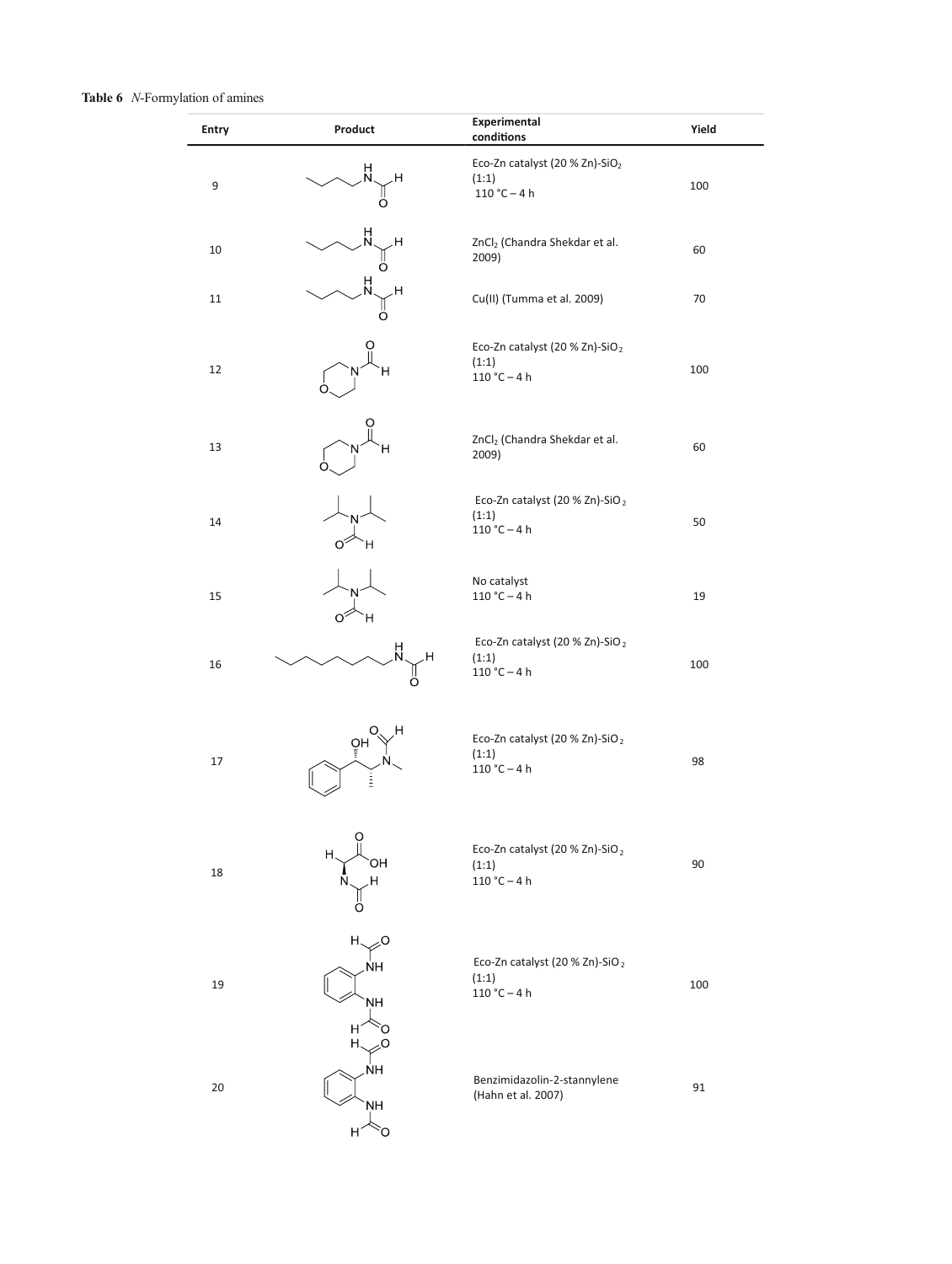

However, CaCl<sub>2</sub> addition has been reported to allow the chemoselective cleavage of simple ester in the presence of Fmoc group (Pascal and Sola 1998).

Eco-Ca catalyst derived from the Ca-hyperaccumulating plant, P. major, a bio-based catalyst, could be an excellent alternative to Pascal and Sola conditions (Scheme 7). The Ca cation strengthened the electrophilicity of the carbonyl moiety in the ester group. The controlled addition of NaOH (1 M) until pH 4 allowed the partial hydrolysis of bio-based  $CaCl<sub>2</sub>$ . In these conditions, the chemoselective hydrolysis of the methyl ester of 6,7-dideoxy-1,2/3,4-di-O-isopropylidine-7-[(9-fluorenylmethoxycarbonyl)amino]-D-glycero-α-Dgalacto-octopyranuronic methyl ester was observed without the cleavage of the base labile Fmoc. After workup, the obtained residue is purified by column chromatography on silica gel. The expected galactosyl amino acid was obtained with 81 % yield.

We have applied the same conditions of Pascal and Sola for the reaction and obtained similar yields. Therefore Eco-Ca catalyst is as efficient as the commercial catalyst of Pascal and Sola, and the Eco-Ca catalyst is bio-sourced, which is a major principle of green chemistry. When compared to our previous procedure (Escande et al. 2013a), the present strategy is more advantageous as the ecocatalyst, namely Eco-Ca, and is easily available.

# Protection of the amino group

# Formation

N-Formylation is a bio-inspired protection of the amino group for the protection of amino acids.

Carboxamide-type protecting groups have been considered as a valuable alternative to the Fmoc group. Mainly, the formyl group has been used, because it is cleavable by specific and different conditions, solvolysis, oxidation, or hydrazinolysis. N-Formylation is also often suggested as a protection of the indole ring of tryptophan. Formamides have wide applications as intermediates in the preparation of pharmaceuticals and reagents for Vilsmeier formylation (Chen et al. 2000; Dowie et al. 1993). Formylation of amines is often based on the uses of expensive and difficult accessibility reagents. Yields are poor, because side products are observed (Das et al. 2008; Greene and Wuts 1991). Recently, Shekar et al. (2009) have described a new synthetic method using ZnCl<sub>2</sub> as a catalyst under solvent-free condition and without support. This prompted us to study this reaction with Eco-Zn.

Interestingly, Eco-Zn catalysts have also been successfully applied to N-formylation (Scheme 8 and Table 5). The reaction of aniline and formic acid with Eco-Zn catalyst gave the corresponding N-formylaniline in 90 % yield (entry 1). Under the identical conditions, N-formylation was promoted also with supported Eco-Zn catalyst on montmorillonite K10 (entry 2) or  $SiO<sub>2</sub>$  (entry 3). Ecocatalysts were even more efficient (91 and 95 %) and were easily separated from products. These results can be compared favorably with ZnCl<sub>2</sub>-catalyzed Nformylation (Shekar et al. 2009), on silica gel (entry 7) or without catalyst (entry 8).

We described the development of the first supported Nformylation. It is very interesting in the area of bio-based chemistry. It offers several advantages such as clean reaction, easy separation of the ecocatalyst, no aggregation of catalytic particles, and best activity. The supported Eco-Zn has been also recycled four times without any loss of activity.

This has encouraged us to extend the N-formylation to a variety of amines. The results are summarized in Table 6.

Similar results were obtained with primary aliphatic amines (entries 9 and 16), which hindered secondary aliphatic (entry 14) or cyclic amines (entry 12). Multifunctional substrates such as amino alcohol (entry 8), amino acid (entry 12), and diamines (entry 13) have been N-formylated effectively. Eco-Zn catalyst gets significantly highest yields (entries 9, 12, 14, and 19) than those obtained without catalyst (entry 15) or with classical catalysts (entries 10, 11, 13, and 20). Thus, Eco-Zncatalyzed N-formylation is a general and convenient procedure.

#### Cleavage

BOC protecting group is one of the most common protecting groups for amine in peptidic synthesis. Removal of BOC is accomplished by with strong acids such as trifluoroacetic acid in dichloromethane or HCl or HBr in methanol. Eco-Zn was used as an alternative method in mild and selective conditions

Table 7 N-BOC cleavage

| Entry | Experimental conditions                                   | Yield $(\% )$ |
|-------|-----------------------------------------------------------|---------------|
|       | Eco-Zn $(0.1$ equiv.), 3 days<br>Eco-Zn $(1$ equiv.), 5 h | 100           |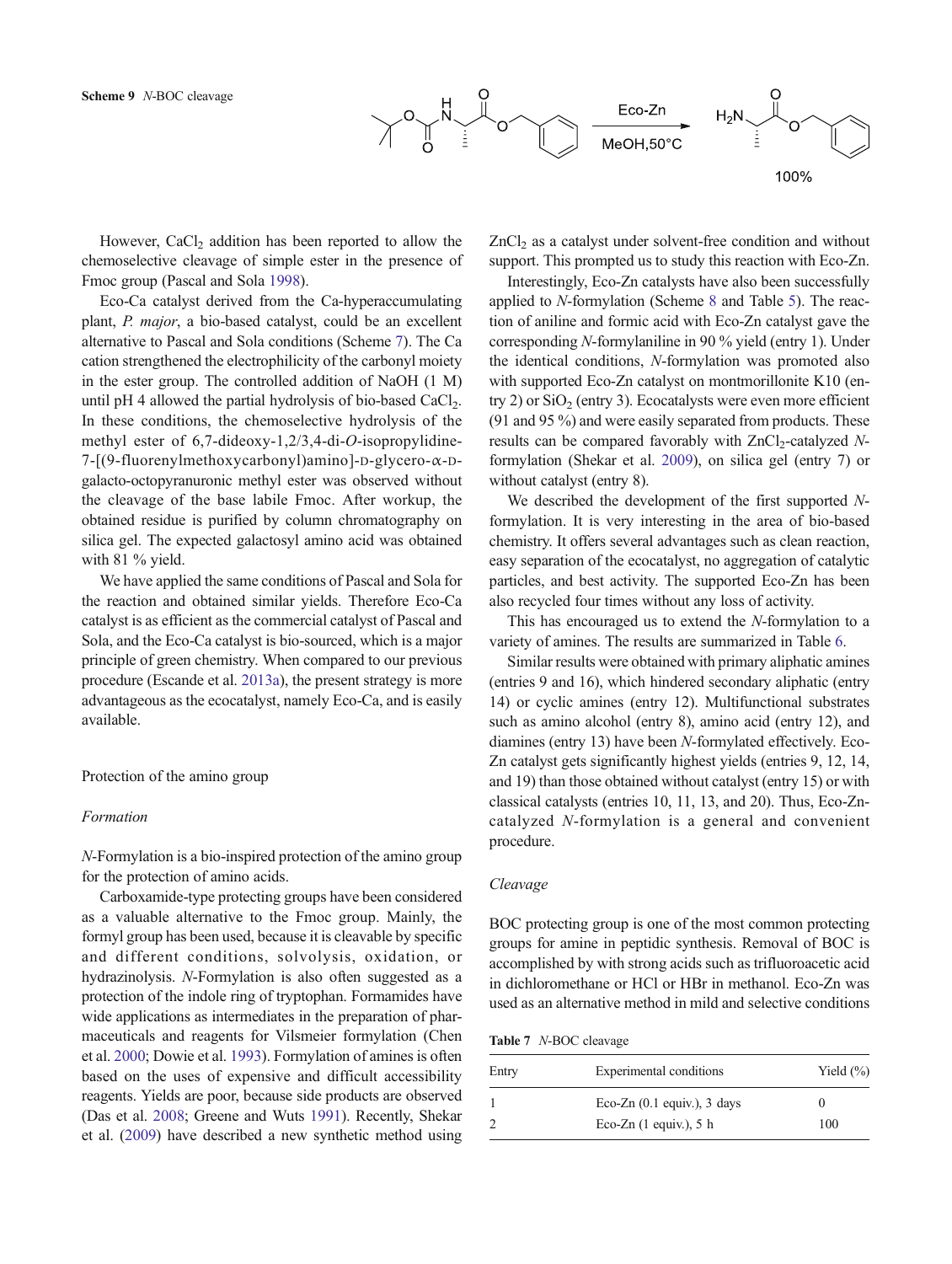to cleave BOC protecting group in presence of a benzyl ester group (Scheme 9). We can conclude that the treatment of a peptide protected with N-BOC/COO-Bn protecting groups would deprotect only the  $\alpha$ -amino terminus, whilst the Cterminus would remain protected. Deprotecting group of N-BOC needed one equivalent of Zn (Table 7). Mutually, the trityl group could be introduced with 0.6 equiv. of Eco-Zn, whilst the deprotection of N-BOC would be avoided.

# Conclusion

The ecocatalysis represents a catalytic, eco-friendly, and efficient concept to promote protection or deprotection reactions. It has a proven potential for various applications such as the protection of hydroxyl groups by tritylation, silylation, and acetylation; protection of carbonyl groups in the form of the enol ether and transesterification; and protection of amino groups by N-formylation. Cleavage of dithioacetal and carboxylic acid is excellent and proceeds with promising chemoselectivity. In addition, these methods can be generalized as complex and natural substrates.

In conclusion, ecocatalysts derived from metalhyperaccumulating plants still represent a rich and varied strategy for sustainable chemistry. Phytoremediation and organic synthesis will be doubtless a fruitful and long-standing combination for the environment.

Acknowledgments The authors would like to thank the Agence Nationale de la Recherche (ANR 11ECOT 011 01), Centre National de la Recherche Scientifique (CNRS), Agence de l'Environnement et de la Maîtrise de l'Energie (ADEME), and Fond Européen de Développement Régional (FEDER) program for their financial supports.

#### References

- Bao K. Zhang W. Bu X. Song Z. Zhang L. Cheng M. (2008). A novel type of N-formylation and related reactions of amines via cyanides and esters as formylating agents. Chem Commun 5429–5431
- Brahmachari G, Lasakr S (2010) A very simple and highly efficient procedure for N-formylation of primary and secondary amines at room temperature under solvent-free conditions. Tetrahedron Lett 51:2319–2322
- Chandra Shekhar A, Ravi Kumar A, Sathaiah G, Luke Paul G, Madabhushi Sridhar V, Shanthan Rao P (2009) Facile N-formylation of amines using lewis acids as novel catalysts. Tetrahedron Lett 50: 7099–7101
- Chen BC, Bendarz MS, Zhao R, Sundee JE, Chen P, Shen Z, Skoumbourdis AP, Barrish JC (2000) A new facile method for the synthesis of 1-arylimidazole-5-carboxylates. Tetrahedron Lett 41: 5453–5456
- Das B, Krishnaiah M, Balasubramanyam P, Veeranjaneyulu B, Kumar DN (2008) A remarkably simple N-formylation of anilines using polyethylene glycol. Tetrahedron Lett 49:2225–2227
- Dowie IM, Earle MJ, Heaney H, Shuhaibar KF (1993) Vilsmeier formylation and glyoxylation reactions of nucleophilic aromatic compounds using pyrophosphoryl chloride. Tetrahedron 49:4015– 4034
- Escande V, Garoux L, Grison C et al (2013a) Ecological catalysis and phytoextraction: symbiosis for future. Appl Catal B Environ. doi[:10.](http://dx.doi.org/10.1016/j.apcatb.2013.04.011) [1016/j.apcatb.2013.04.011](http://dx.doi.org/10.1016/j.apcatb.2013.04.011)
- Escande V, Olszewski TK, Grison C (2013b) Preparation of ecological catalysts derived from Zn hyperaccumulating plants and their catalytic activity in Diels–Alder reaction. C R Chim. doi:[10.1016/j.crci.](http://dx.doi.org/10.1016/j.crci.2013.09.009) [2013.09.009](http://dx.doi.org/10.1016/j.crci.2013.09.009)
- Escande V, Olszewski TK, Petit E, Grison C (2014) Biosourced polymetallic catalysts: an efficient means to synthesize underexploited platform molecules from carbohydrates. ChemSusChem. doi:[10.1002/cssc.201400078](http://dx.doi.org/10.1002/cssc.201400078)
- Greene TW, Wuts PGM (1991) Protective groups in organic synthesis. Wiley, New York
- Grison C. Escande V (2012). Use of certain manganese-accumulating plants for carrying out organic chemistry reactions. WO 2014/ 016509 A1.
- Grison C. Escande V (2013). Use of certain metal-accumulating plants for implementing organic chemistry reactions. WO 2013150197 A1
- Grison C. Escande V. (2014). Use of particular metal accumulating plants for implementing catalyzed chemical reactions PCT/EP2014/ 053485
- Grison C. Escarre J. (2011). Use of plant/its part having accumulated at least one metal having zinc, nickel or copper to prepare composition having a metal catalyst for allowing the implementation of organic synthesis reactions e.g. halogenation of alcohols. WO2011064462- A1
- Grison CM, Escande V, Petit E, Garoux L, Boulanger C, Grison C (2013) Psychotria douarrei and Geissois pruinosa, novel resources for the plant-based catalytic chemistry. Rsc Adv 3: 22340–22345
- Gupta R, Kumar V, Gupta M, Paul S, Gupta R (2008) Silica supported zinc chloride acetylation of amines alcohols and phenols. Indian J Chem 47B:1739–1743
- Hahn FE, Wittenbecher L, Le Van D, Zabula AV (2007) Benzimidazolin-2-stannylenes with N,N'-alkyl (Me and Et) and Lewis base functional groups. Inorg Chem 46:7662–7667
- Horton S. Norris P. (1997). Preparative carbohydrate chemistry (Ed. Hanessian S.), Marcel Dekker, Inc., New York Basel.
- Jones PS, Ley SV, Simpinks NS, Whittle AJ (1986) Total synthesis of the insect antifeedant ajugarin I and degradation studies of related clerodane diterpenes. Tetrahedron 42:6519–6534
- Kocienski PJ (1994) In: Enders D, Noyori R, Trost BM (eds) Protecting groups, Thieme Foundations of Organic Chemistry Series. Georg Thiem Verlag Stuttgart, New York
- Losfeld G, Vidal De La Blache P, Escande V, Grison C (2012a) Zinc hyperaccumulating plants as renewable resources for the chlorination process of alcohols. Green Chem Lett Rev 5: 451–456
- Losfeld G, Escande V, Vidal De La Blache P, L'Huillier L, Grison C (2012b) Design and performance of supported Lewis acid catalysts derived from metal contaminated biomass for friedel-crafts alkylation and acylation. Catal Today 189:111–116
- Losfeld G, Escande V, Jaffré T, L'Huillier L, Grison C (2012c) The chemical exploitation of nickel phytoextraction: an environmental, ecologic and economic opportunity for New Caledonia. Chemosphere 89:907–910
- Ma'mani L, Sheykhan M, Heydari A et al (2010) Sulfonic acid supported on hydroxyapatite-encapsulated-γ-Fe<sub>2</sub>O<sub>3</sub> nanocrystallites as a magnetically Brønsted acid for N-formylation of amines. Appl Catal Gen 377:64–69